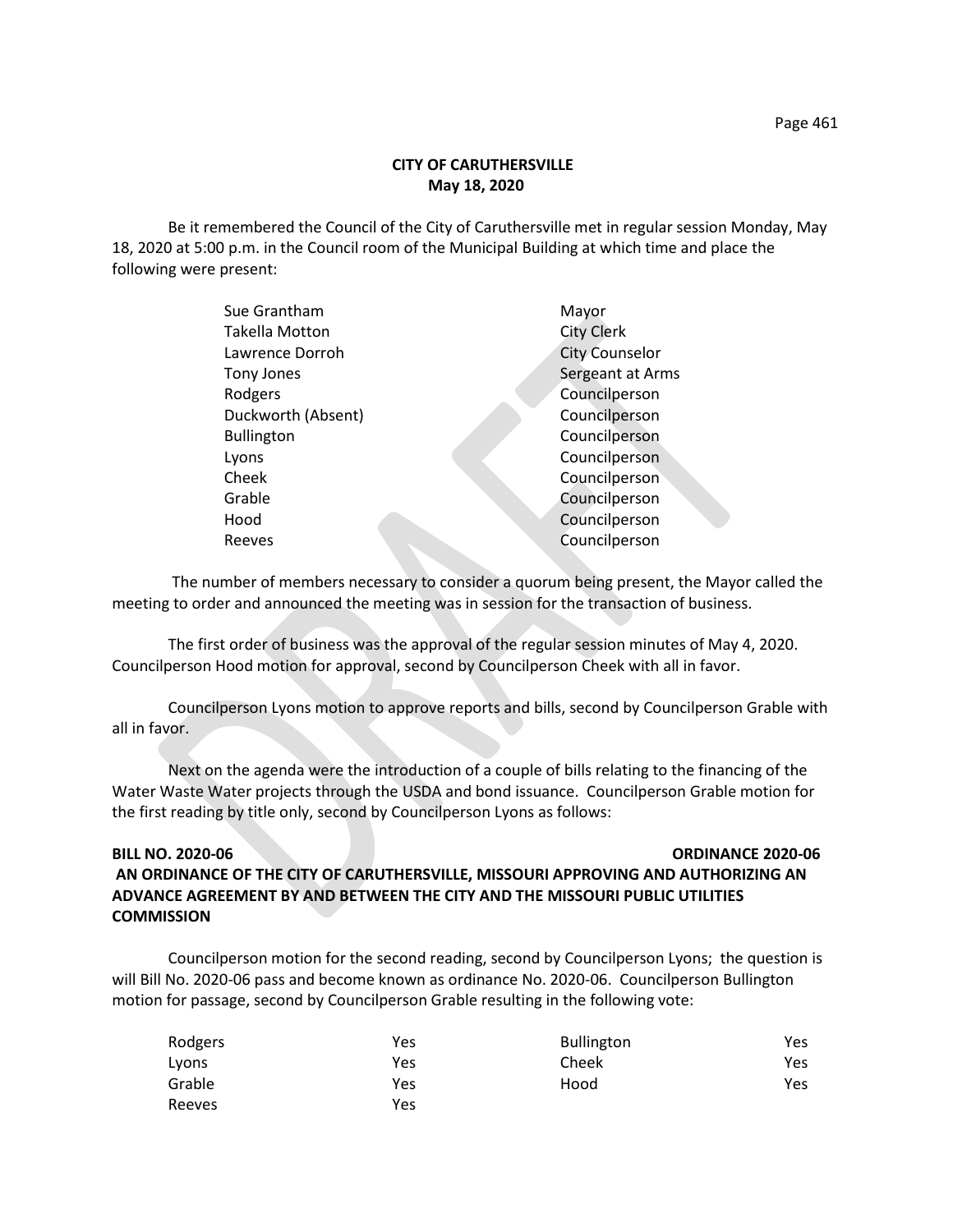### Page 462

Councilperson Bullington motion for the first reading by title only second by Councilperson Grable for the next bill as follows:

# **BILL NO. 2020-07 BILL NO. 2020-07 AN ORDINANCE AUTHORIZING THE ISSUANCE OF A COMBINED WATERWORKS AND SEWERAGE SYSTEM REVENUE BOND, SERIES B IN THE AMOUNT OF \$4,900,000 WITH THE CITY OF CARUTHERSVILLE MISSOURI; PRESCRIBING THE FORM AND DETAILS OF SAID BOND AND THE COVENANTS AND AGREEMENTS TO PROVIDE FOR THE PAYMENT AND SECURITY THEREOF; AND AUTHORIZING CERTAIN ACTIONS AND DOCUMENTS AND PRESCRIBING OTHER MATTERS RELATING THERETO.**

Councilperson Grable motion for the second reading, second by Councilperson Lyons; the question is will Bill No. 2020-07 pass and become known as Ordinance 2020-07. Councilperson Lyons motion for passage, second by Councilperson Hood resulting in the following vote:

Mayor Grantham asked for approval of the following appointments as follows:

Library Board/Terry Callen(final 3 year term), Sally Fisher (final 3 year term), Jock Grantham(final 3 year term) Betty Toles ( $2<sup>nd</sup>$  year term)

City appointments: City Clerk/Takella Motton, Court Clerk/Nyoka Rushing, City Counselor/Lawrence Dorroh, Municipal Judge/Mike Hazel, City Engineer/John Chittenden, Code Enforcement/Barry Gilmore, Building Commissioner/John Ferguson, City Prosecutor/Lawrence Dorroh

Department Heads: Fire Department Chief/Charlie Jones, Public Works Director/Paul Shaw, Parks & Recreation Director/Lamonte Bell, Librarian/Teresa Tidwell

Public Works appointments: Bookkeeper/Virginia Glass, Water Waste Water Distribution and Street & Sanitation Supervisor/James Elliott

Police appointments: Assistant Chief of Police/Jerry Hudgens Sr., Captain Chief Investigator/Terry Privett, Lieutenant/Jeremy Darnell, Sergeant/Paul Meacham, Sergeant/Shane Wiseman, Corporal/James Beaver, Corporal/Rodney Jackson, Corporal Investigator/Dustin Fitzwater, Patrolman/Kaleb Johnson, Patrolman/Matthew Vincent, Patrolman /Terry Elmore, Patrolman/Matthew Julius, Patrolman/Bryan Lacey, Patrolman/Corey Vaughn, Humane Officer/Chris Thacker, Patrolman (PT)/Jerry Hudgens Jr., Patrolman (PT)/David Ward, Police Clerk/Sarah Rudd

Councilperson Bullington motion for approval of all appointments, second by Councilperson Grable, which resulted in the following vote:

| Rodgers | Yes | <b>Bullington</b> | Yes |
|---------|-----|-------------------|-----|
| Lyons   | Yes | Cheek             | Yes |
| Grable  | Yes | Hood              | Yes |
| Reeves  | Yes |                   |     |

Police report; Chief Tony Jones proposed having a trial run of lifting the ban of fireworks within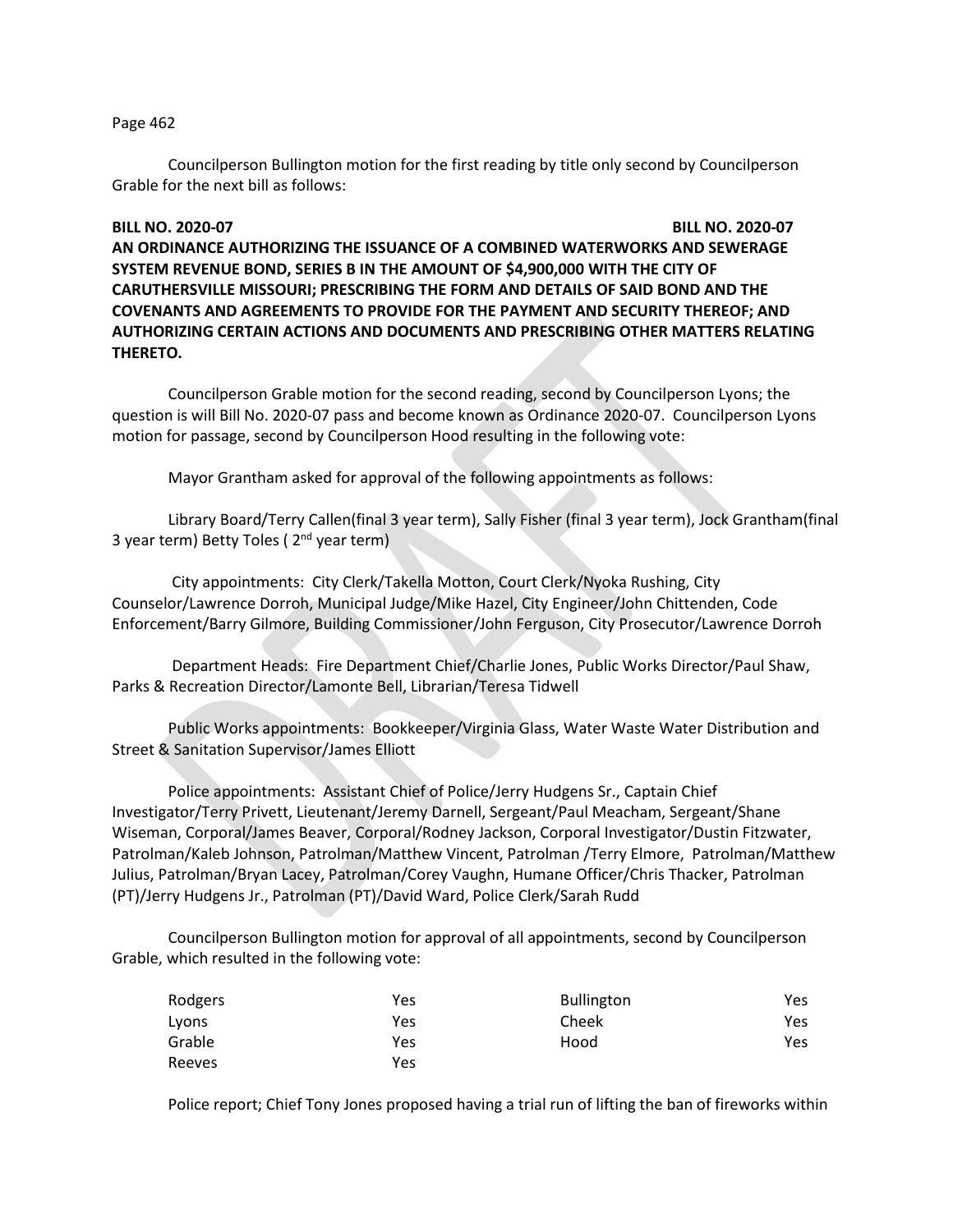### Page 463

the city limits for July 4, 2020. There would be requirements of picking up trash, and 10:00 p.m. being the end time. There was discussion about Chief Jones bringing to the next meeting the guidelines for the trial run, and Counselor Dorroh providing an ordinance that would keep the existing ordinances in place, but making allowance for the trial run.

Fire report; Fire calls from May 6, 2020 to May 18, 2020 are as follows: 5/6/20; Structure fire with moderate damage at B&D Recycling, 5/7/20; Fire alarm sounding due to cooking on Bushey, 5/10/20; Pot left unattended on stove with minor smoke damage, at West Haven. Fire inspections were done at Dollar Tree and New Life Nutrition. The three pumpers and tanker had the annual preventive maintenance certification conducted; issues that were found will be corrected. The outdoor warning sirens also had an annual preventive maintenance, with one siren having four batteries replaced. Fire hose testing was conducted on the 1998 pumper, and the 2012 pumper testing will occur Tuesday, May 26, 2020.

Public Works; Paul Shaw reported that the street sweeper had been running, and will continue on a regular basis once training is conducted. Spraying for mosquitos will occur soon, and Mr. Shaw will inquire about a spray for the gnats. The crew worked hard to get everything picked up in a timely manner after the storm. Mr. Shaw recommended to surplus the rod truck with possibly getting at least \$2,500 for it. Councilperson Lyons motion for approval, second by Councilperson Hood, which resulted in the following vote:

| Rodgers | Yes | <b>Bullington</b> | Yes |
|---------|-----|-------------------|-----|
| Lyons   | Yes | Cheek             | Yes |
| Grable  | Yes | Hood              | Yes |
| Reeves  | Yes |                   |     |

Code Enforcement; Barry Gilmore reported that he was aware of the furniture being put out in some areas of the City. A lot of people aren't aware of the cancellation of the spring cleanup. Mr. Gilmore will be making announcements on the radio about the rescheduling. In the meantime the residents can bring those items to the dumpster in the Maintenance yard. A house was torn down on 3<sup>rd</sup> St., and the Cooks' lot is on its way of being cleaned up. The house on West 11<sup>th</sup> St has a month to be torn down; the City made the offer, and the owner thinks they could get it done cheaper. There have been 109 notices been sent out, and follow up is the next step.

Parks & Recreation; Lamonte Bell reported that when the Recreation Center opens back up June 1, 2020 there would be stipulations as follows: No entrance to the office, everything would have to be done at the window. Only six people could be in the weight room with one hour intervals. The pool would allow ten people, but would be getting with Ms. Tate for confirmation. There will be no basketball at this time, but everything else is being allowed. There will be a line formed with markers for social distancing. The Recreation Center will be sanitized again before opening, and for the time being regular hours will be conducted. Hours are subject to change if business slows down. Sign in sheets will be conducted for monitoring purposes, and will request patrons to wear masks. Councilperson Rodgers inquired about the trees being stored at the Recreation Center. They need to be planted pretty soon so they won't be lost. Mr. Bell will be checking on the trees, and there was discussion of having the ceremonies at a later date.